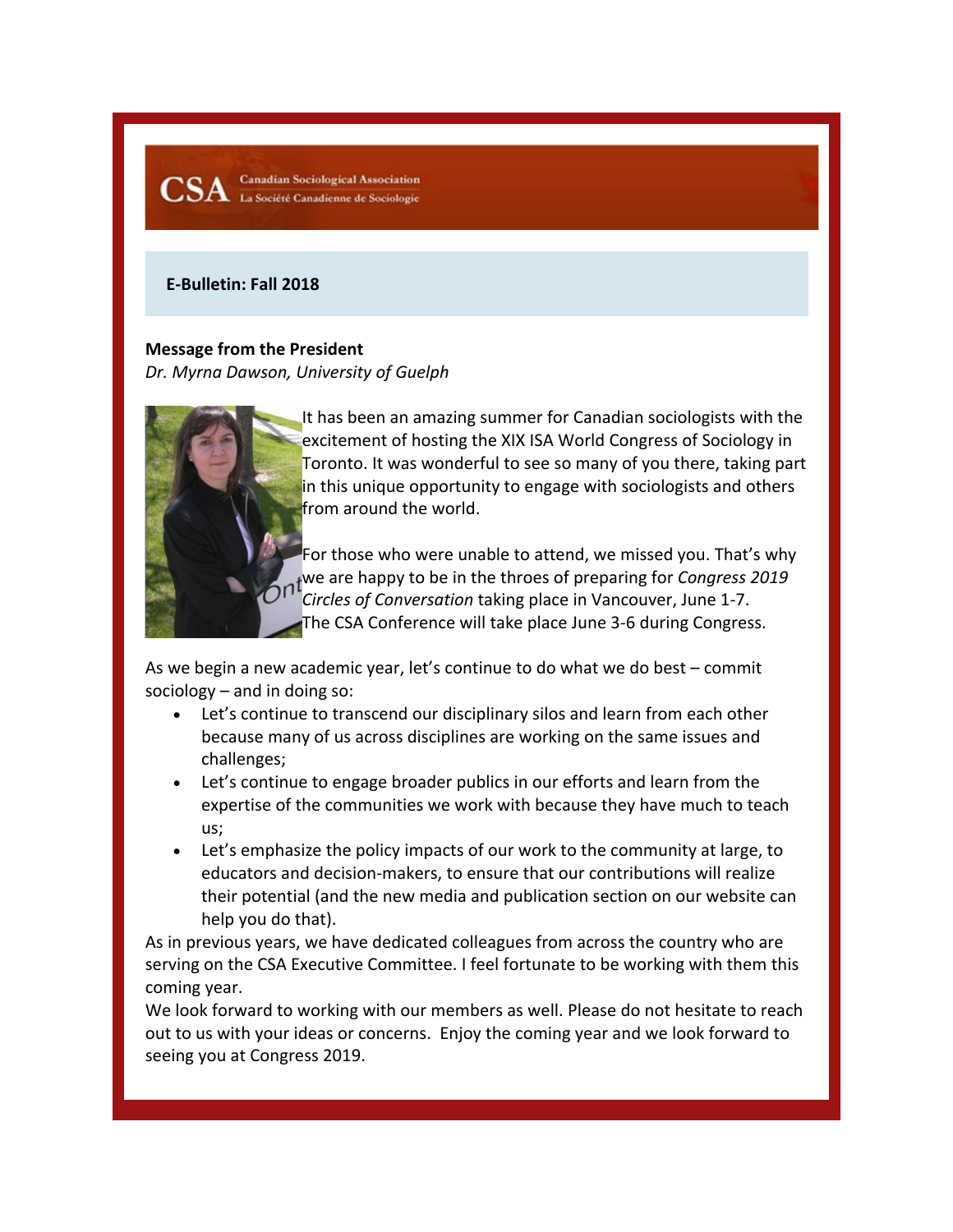## **Executive Committee Reports**

#### **President-Elect**

*Dr. Tina Fetner, McMaster University*



My research lies in the subfields of sexualities, social movements, and political sociology. I used qualitative, quantitative, and casebased historical methods to examine a number of issues related to social change and sexuality. This includes analyses of LGBTQ movements and right-wing anti-LGBTQ movements, as well as gaystraight alliance groups in high schools and changing social attitudes toward lesbian and gay people. Recently, I have examined the historical cultural and political underpinnings of right-wing activism in Canada and the United States.

As the CSA President-elect, I am looking forward to serving on the Executive Committee and supporting our President, Myrna Dawson. I will also chair the Awards Committee, which reviews nominations for the Outstanding Contribution Award and the Best Student Paper Award. If you know of someone who is deserving of either of these awards, please see the CSA website for details on how to submit a nomination. I also am looking forward to planning the 2020 CSA Conference at Western University in London, Ontario.

## **Past-President**

*Dr. Rima Wilkes, University of British Columbia*



Hopefully you were able to attend the **International Sociological Association Conference in Toronto**. The CSA was the local host organization. The conference was a great success largely thanks to the tireless work put in by Sherry Fox, Patrizia Albanese, the Local Organizing Committee (comprised of Association members), and the countless volunteers who stepped forward to help the thousands of delegates who attended.

My role this year is **to chair the Nominations Committee**. This committee is tasked with recruiting candidates for positions on the Executive Committee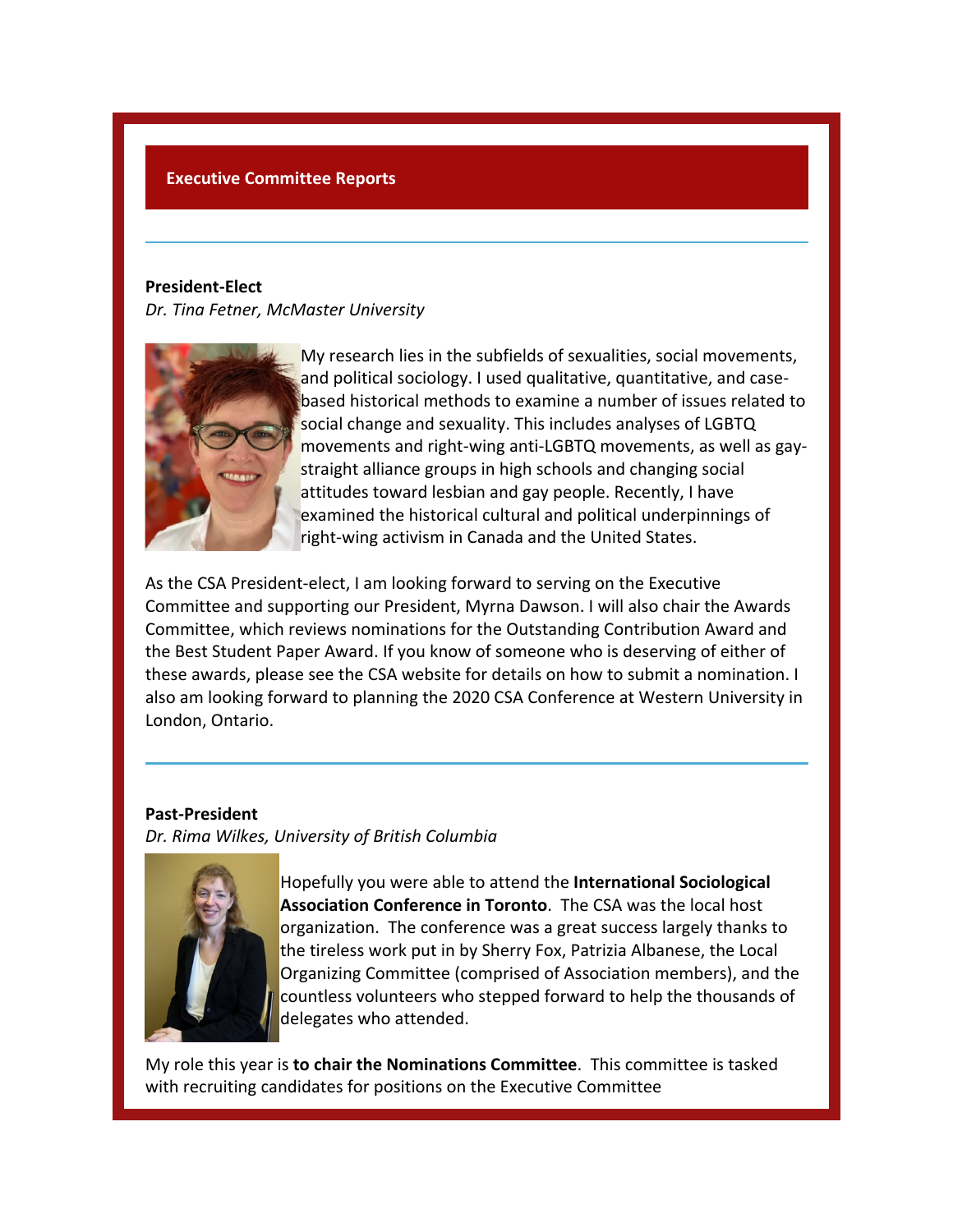and subcommittees. If you would like to have the committee consider someone (either yourself or someone else) refer to our website for information. We especially encourage nominations of individuals from equity-seeking groups. We look forward to putting together an exciting slate of candidates from whom the new CSA leadership will emerge.

I also plan to continue working on **issues related to decolonizing at the CSA**. The association (and special thanks must also go to the members of the Indigenous-Settler Relations and Decolonization Research Cluster) made a significant effort to work on this in relation to the XIX ISA World Congress of Sociology (the opening, plenary panels, handouts, speakers, film, closing). However, there is clearly much more work to be done. This year we will work on initiatives related to Federation for the Humanities and Social Sciences Congress and our annual Conference as well as some ideas that have been brought to the executive during the most recent meeting, including related to nominations. If you have any ideas or suggestions or there is something you would like to take the lead on please let me know.

## **Managing Editor, Canadian Review of Sociology** *Dr. Karen Stanbridge, Memorial University of Newfoundland*



As the incoming Managing Editor of the Canadian Review of Sociology, I want to thank Tracey L. Adams (Western University) for her years of service in this role as well as her previous work on the Editorial Board. Tracey has also stepped in as the interim editor of the journal following the very sad passing of François Dépelteau (Laurentian University). The journal will be posting a call for a new editor in the coming weeks.

The CSA and journal have paid tribute to François and our thoughts are with François' family, friends, and colleagues.

## **Message from the Equity Subcommittee** *Dr. Augustine Park, Carleton University*

The Equity Subcommittee has an ambitious agenda for the year. We will be organizing a session at the CSA Conference on the role of the Association in addressing anti-Black racism, Indigenizing sociology in Canada, and equity hires.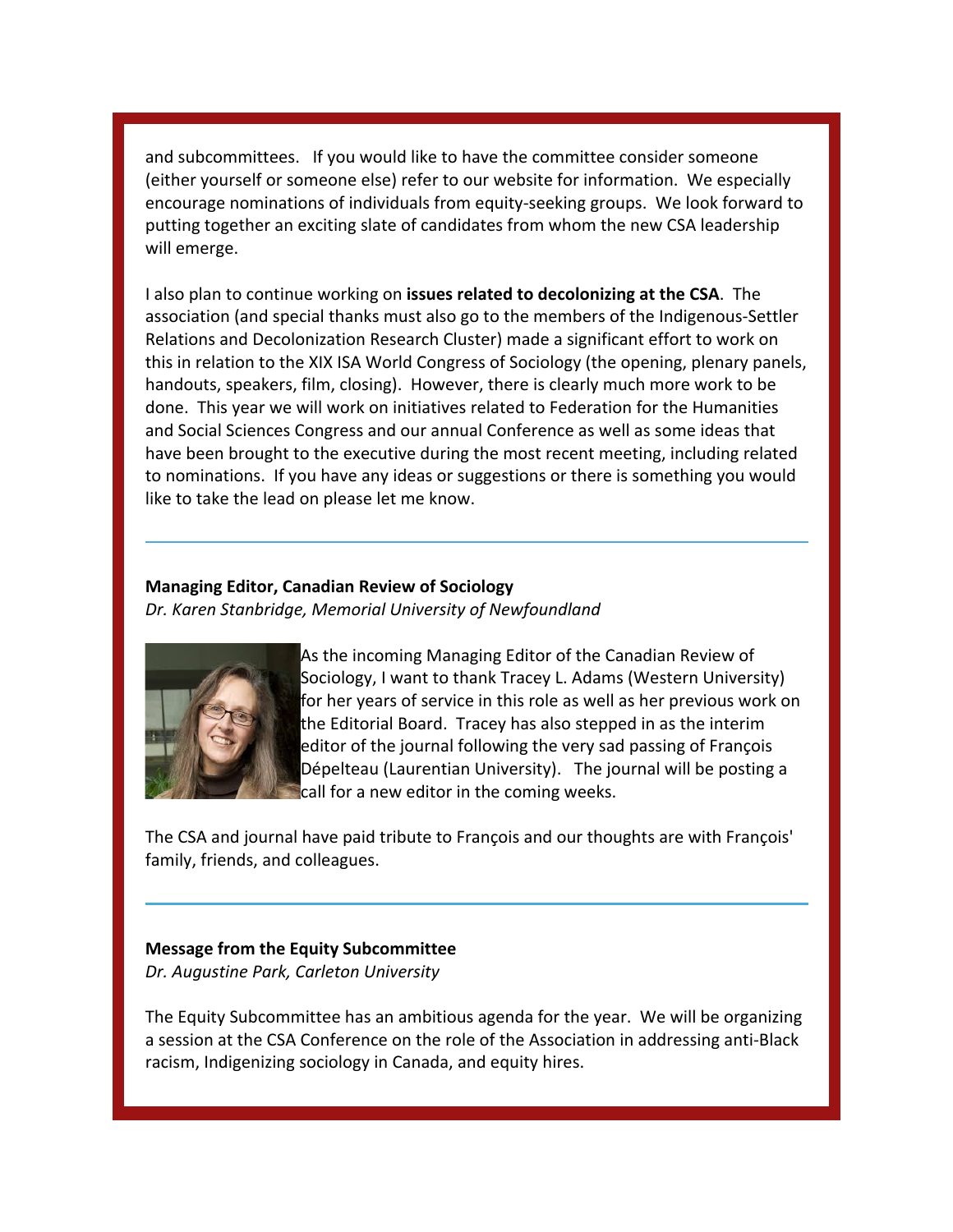We also plan to organize a workshop for Black, Indigenous and racialized graduate students on navigating sociology as a discipline and a profession in the context of racism and colonialism. We hope to grow a mentorship program for Black, Indigenous and racialized students out of this workshop. If you are interested in acting as a mentor, please get in touch with Augustine Park, the current Chair of the Equity Subcommittee.

**Message from the Policy, Ethics and Professional Concerns Subcommittee** *Dr. Lisa Kowalchuk, University of Guelph*



The PEPC has been continuing to work the project entitled: "Research on university student evaluations of teaching (SETs): the impacts of qualitative comments on professor health and wellbeing."

We have a team of researchers from several different universities across the country. The survey will likely be launched in the

coming months and our sampling frame will include but go beyond CSA membership in order to have sufficient numbers to find significant correlations.

Members with comments, questions or suggestions should feel free to email me, as Chair of the Subcommittee.

# **Message from the Research Advisory Committee**

*Dr. Vivian Shalla, University of Guelph*



The Research Advisory Committee worked diligently over the summer to prepare feedback on the draft *Tri-Agency Research Data Management Policy.* Committee members, Dr. Abdie Kazemipur, Dr. Allyson Stokes and Dr. Vivian Shalla, were joined by two ad hoc members, Dr. Tracey Adams and Dr. Andrea Doucet, who graciously accepted to serve on the committee to assist with this task. In preparing its feedback, the Committee consulted widely with CSA members as well as with Dr. Natasha Mauthner, an international expert on this matter. The Committee would like to sincerely thank all those who participated in the consultation. In

its feedback on the draft policy, the CSA expresses support for the principle of sound data management, but raises major concerns about the policy's far-reaching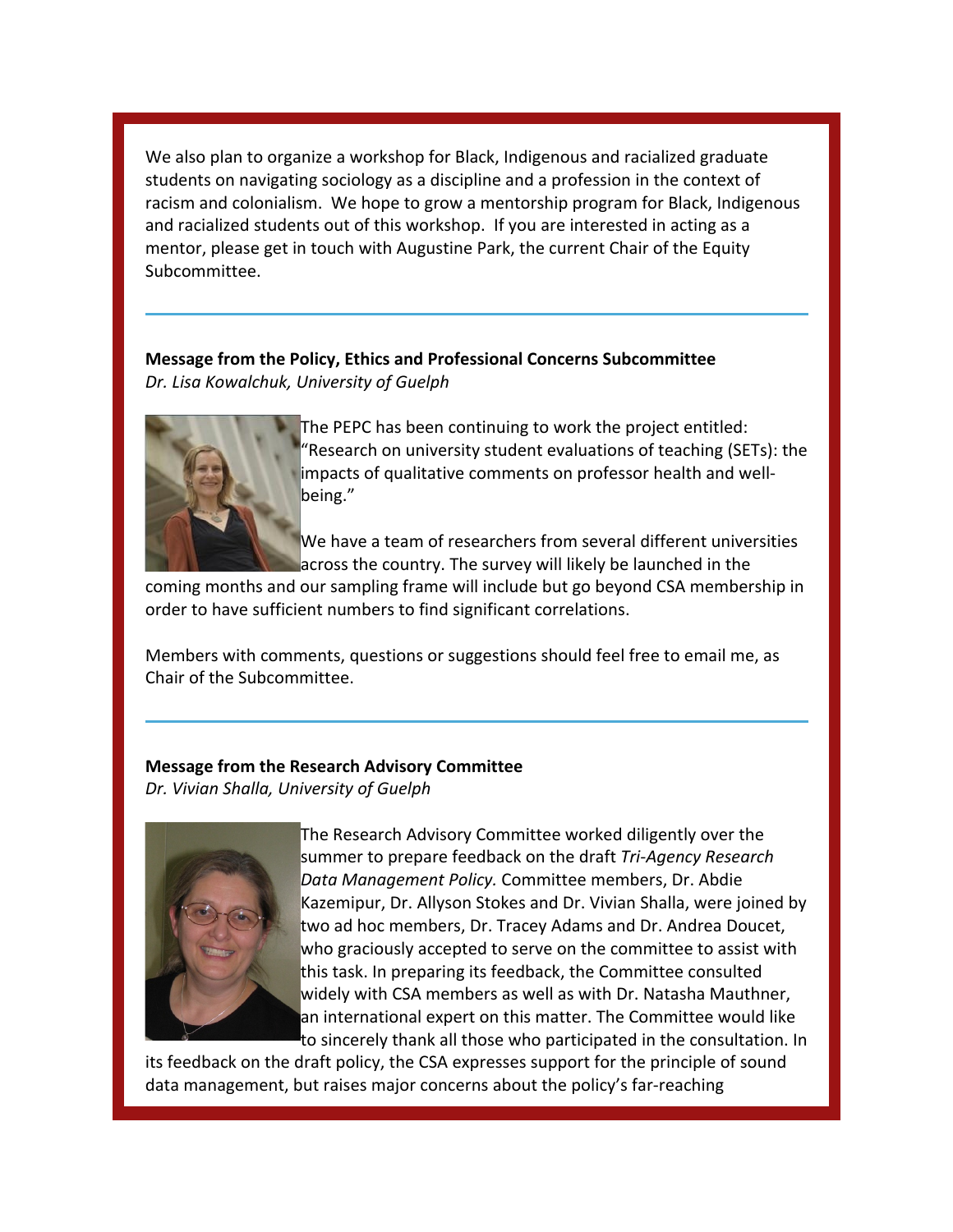implications for how sociological knowledge is produced and how sociologists manage their research and knowledge-making practices. The CSA's feedback also includes several recommendations on ways to move forward. The feedback document will be submitted to SSHRC shortly and will be posted on the CSA website.

The Committee revised the terms and conditions of the Early Investigator Award, correcting inconsistencies in both the English and French versions as well as between the two versions. In July, the Executive Committee approved the revised document, which is available on the CSA website.

As part of its tasks for 2018-2019, the Committee will organize a panel for 2019 CSA Conference. It will also streamline the nomination process for the Early Investigator Award. In addition, it will coordinate with the various research clusters to track and promote best student paper awards as well as other research-related matters. Another important task will be to continue to monitor developments pertaining to the *Tri-Agency Research Data Management Policy*, given its potentially significant impact on sociological research in Canada.

For 2018-2019, the Research Advisory Committee is composed of: Chair, Dr. Vivian Shalla (University of Guelph); Dr. Allyson Stokes (Memorial University), who is completing her second year on the committee; and Dr. Abdie Kazemipur (University of Calgary), who joined the committee in Spring 2018.

## **Message from the Student Concerns Subcommittee** *Jennifer Adkins, University of British Columbia*



My name is Jennifer Adkins and I am the new Student Concerns Subcommittee Chair and Western rep working alongside Awish Aslam (the Central rep) and Emma Kay (Eastern rep).

I've been fortunate to have a bit of continuity on the committee since I was nominated as the Western rep in 2017. But since our team is fairly new, we're requesting your input about ways to **improve your experience as a CSA member as well as strategies to** address issues that are of concern to graduate students, like unemployment, publishing opportunities, grant applications, and teaching standards. We also invite your suggestions of workshops

and sessions that you would like to participate in during our Annual Conferences. We're looking forward to seeing all of you at CSA 2019, at the University of British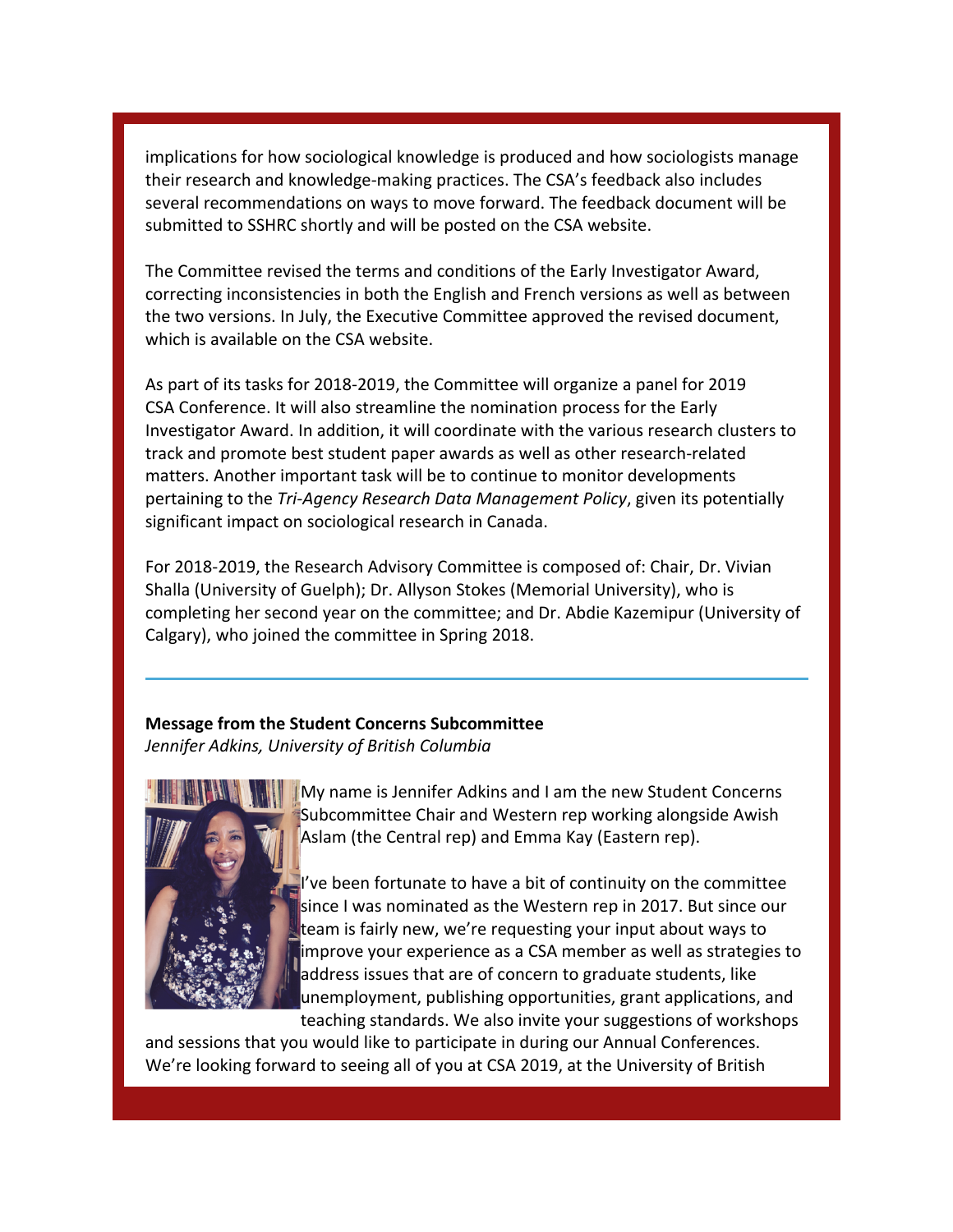## Columbia!

We would like to thank Timothy Kang and Gary Catano for all of their hard work that they put into the committee during their terms.

## **53rd Annual Conference of the Canadian Sociological Association**



**JUNE 1-7 | VANCOUVER, BRITISH COLUMBIA** 

**Circles of Conversation** 

FHSS Congress: June 1 - 7, 2019 CSA Conference: June 3 - 6, 2019

The Annual Canadian Sociological Association Conferences, held as part of the Federation for the Humanities and Social Sciences Congress, make it possible for our members to meet and discuss academic, research, educational and administrative matters. Participating in the Conference will enable you the opportunity to disseminate your findings as well as learn from other researchers and practitioners through a myriad of organized sessions, panels, and workshops.

The Call for Sessions is now open from through October 29, 2018. We invite proposals from all sociological areas of research. Interdisciplinary sessions, those that partner with other associations, and those based on the Congress theme and reconciliation are also of interest. Proposals may be submitted in English and/or French.

Regular sessions (oral presentations) will feature more developed work and research at an advanced stage, with roundtable sessions recommended for presentations on research in progress or more general thematic discussions of work in a particular area. Panels are intended to gather scholars, practitioners, and community members in to discuss and debate the latest relevant issues in Sociology.

**Media and Publications Website**